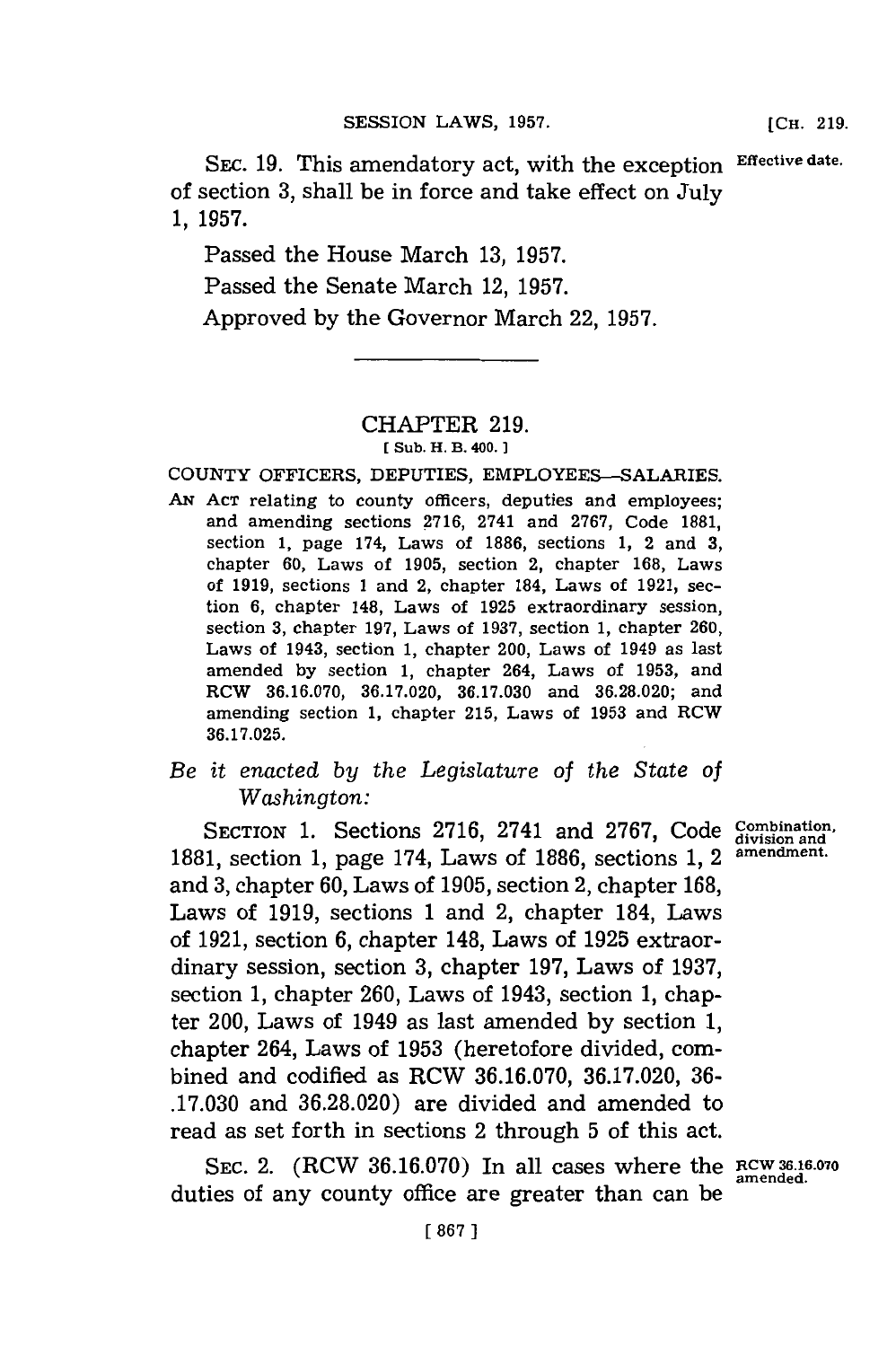**CH. 219.]**

**Deputies and employees,** performed **by** the person elected to **fill** it, the officer may employ deputies and other necessary employees with the consent of the board of county commissioners. The board shall fix their compensation and shall require what deputies shall give bond and the amount of bond required from each. The sureties on deputies' bonds must be approved **by** the board and the premium therefor is a county expense.

**A** deputy may perform any act which his principal is authorized to perform. The officer appointing a deputy or other employee shall be responsible for the acts of his appointees upon his official bond and may revoke each appointment at pleasure.

**RCW 36.17.020 SEC. 3.** (RCW 36.17.020) The salaries of county counts of the first, figures. Sched-<br> **RCW 36.17.020 Second amended**.<br> **RCW 36.17.020 D Sched-**<br> **RCCCC <b>EXECUTE and a** counties of the first, us officers of class A counties and counties of the first, second, third, fourth, fifth, sixth, seventh, eighth, and ninth classes, as determined **by** the last preceding federal census, or as may be determined under the provisions of RCW **36.13.020** to **36.13.070,** inclusive, shall be per annum respectively as follows:

> Class **A** counties: Auditor, clerk, treasurer, sheriff, assessor, superintendent of schools, members of board of county commissioners, coroner, nine thousand two hundred dollars; prosecuting attorney, ten thousand eight hundred dollars;

> Counties of the first class: Auditor, clerk, treasurer, sheriff, assessor, superintendent of schools, members of board of county commissioners, eight thousand three hundred dollars; prosecuting attorney, nine thousand eight hundred dollars; coroner, four thousand one hundred dollars;

> Counties of the second class: Auditor, clerk, treasurer, sheriff, assessor, superintendent of schools, member of board of county commissioners, seven thousand dollars; prosecuting attorney, seven thousand four hundred dollars; coroner, two thousand four hundred dollars;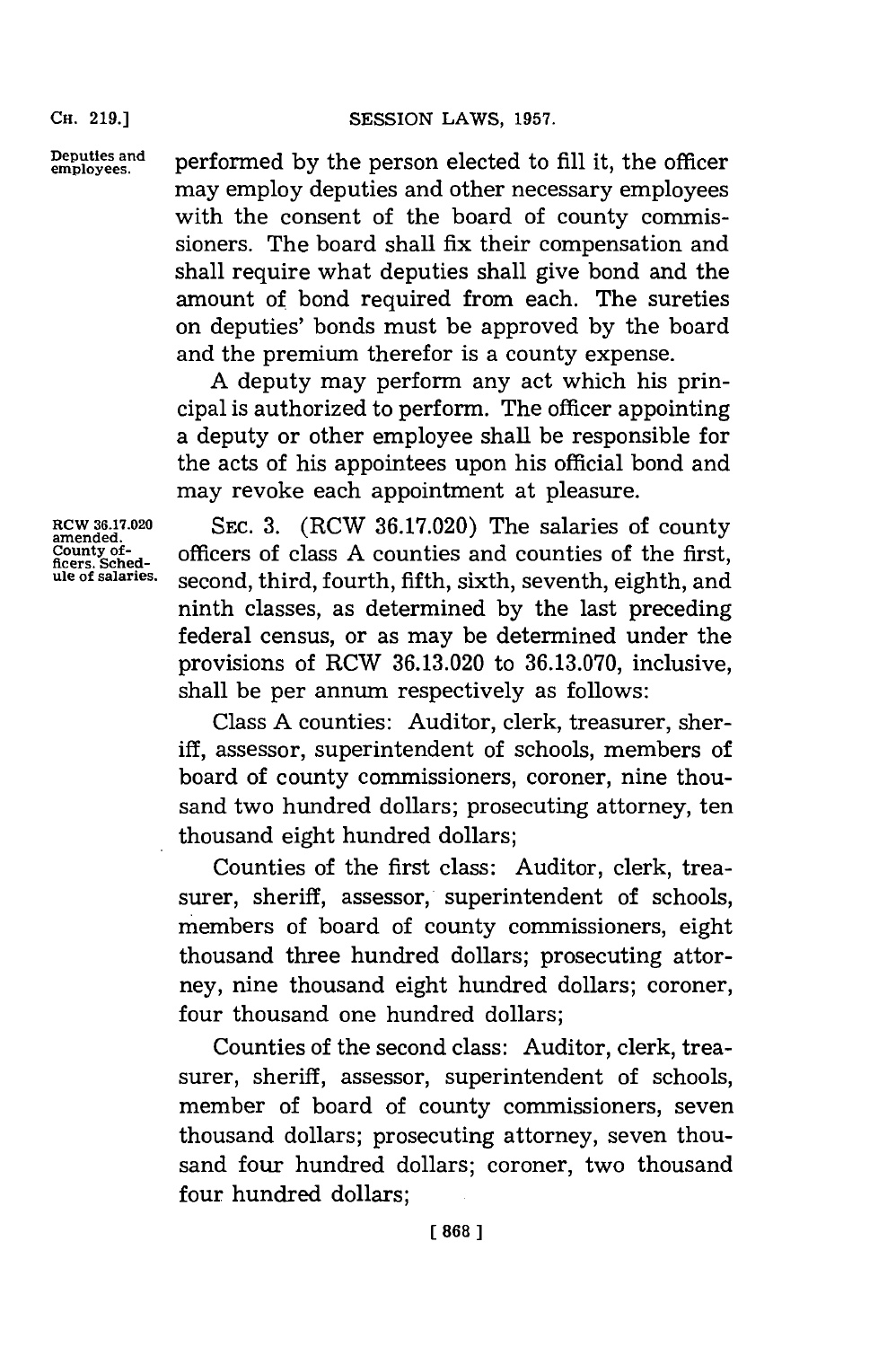Counties of the third class: Auditor, clerk, trea- County of-<br>
or assessor, shoriff, superintendent of schools <sup>ule of salaries.</sub></sup> surer, assessor, sheriff, superintendent of schools. members **of.** board of county commissioners, prosecuting attorney, six thousand three hundred dollars; and coroner, one thousand six hundred dollars;

Counties of the fourth class: Auditor, clerk, treasurer, assessor, sheriff, superintendent of schools, five thousand six hundred dollars; members of the board of county commissioners and prosecuting attorney, five thousand one hundred dollars;

Counties of the fifth class: Auditor, clerk, treasurer, sheriff, assessor, superintendent of schools, five thousand one hundred dollars; members of the board of county commissioners and prosecuting attorney four thousand four hundred dollars;

Counties of the sixth class: Auditor, clerk, treasurer, assessor, sheriff, superintendent of schools, four thousand six hundred dollars; prosecuting attorney, two thousand eight hundred dollars; members of the board of county commissioners, one thousand five hundred dollars and twelve dollars per diem for expenses;

Counties of the seventh class: Auditor, clerk, treasurer, assessor, sheriff, superintendent of schools, four thousand five hundred dollars; prosecuting attorney, two thousand eight hundred dollars; members of the board of county commissioners, one thousand five hundred dollars and twelve dollars per diem for expenses;

Counties of the eighth class: Auditor, treasurer, assessor, sheriff, four thousand dollars; clerk, two thousand eight hundred dollars; superintendent of schools, two thousand six hundred dollars; prosecuting attorney, two thousand four hundred dollars; members of board of county commissioners, one thousand two hundred dollars and ten dollars per diem for expenses;